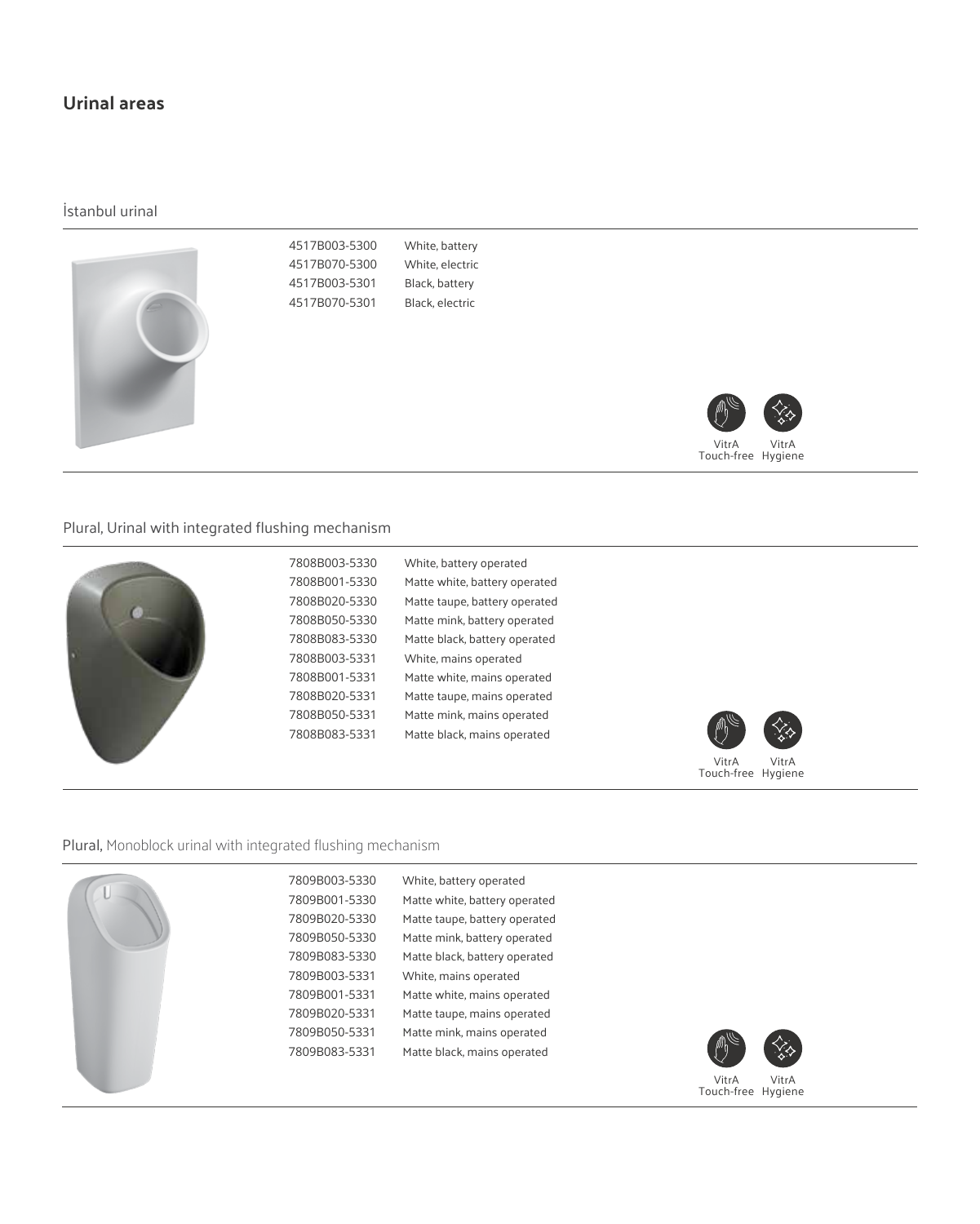# Urinal with integrated electronic flusher



Urinal with integrated electronic flusher Horizontal outlet



Urinal